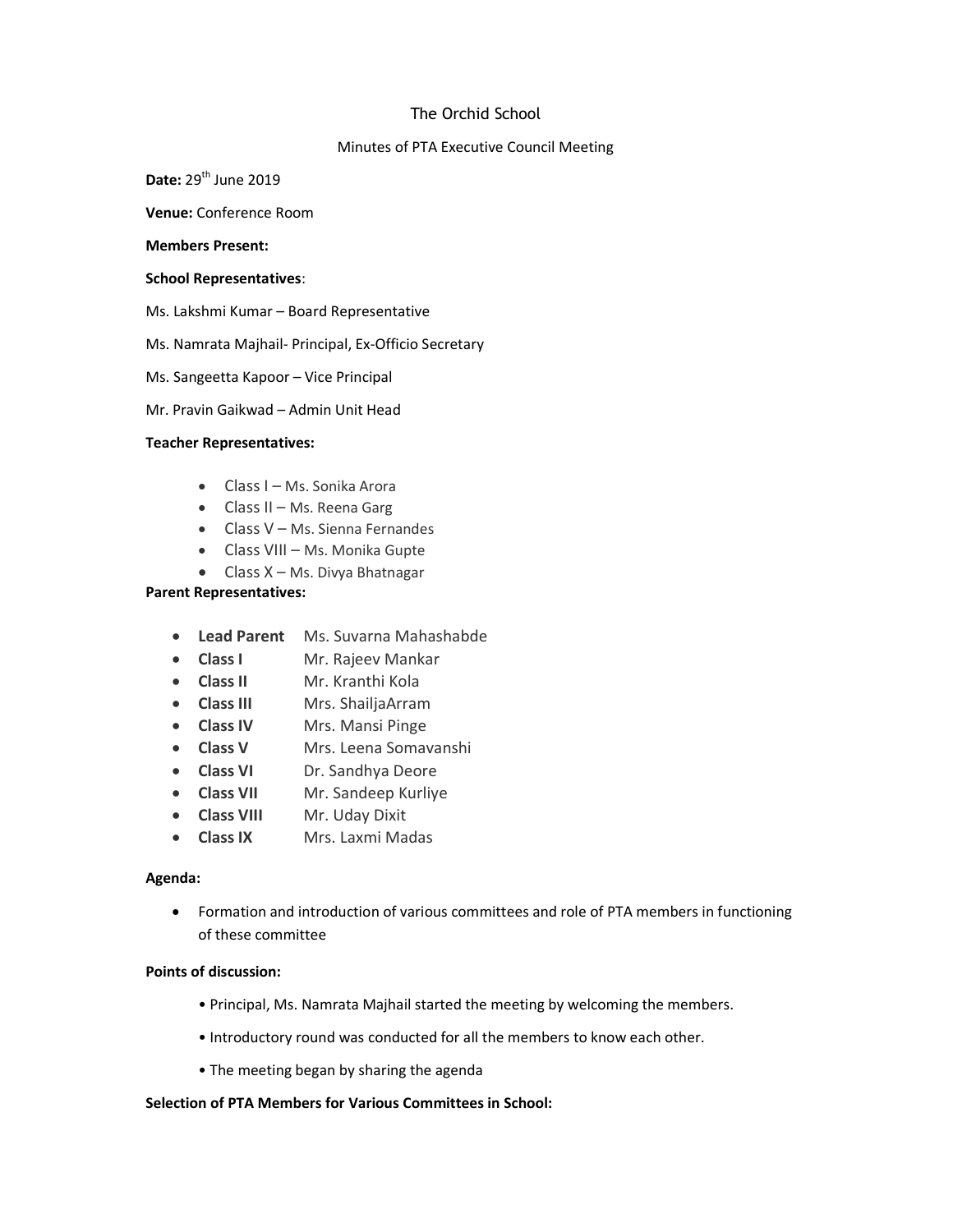• To select the PTA representative for various committees, members were oriented about objectives, structure and functioning of the committees in the school.

• The members were asked to volunteer to be the part of the committees as per the norms. The names of the members who will be the part of various committees are given below-

### School Managing Committee-

- 1. Parent representative: Ms. Sandhya Deore
- 2. Teacher representative: Divya Bhatnagar

### Transport Committee-

- 1. Parent representative: Ms. Mansi Pinge, Mr. Sandeep Kurliye
- 2. Teacher representative: Shilpa Garge

### Admission Panel (RTE and General Admission):

- 1. Parent representative: Ms. ShailjaArram
- The PTA representative will be invited to ratify the admission once process is done.

## Recruitment Panel-

1. Parent representative: Mr. Kranthi Kola

PTA representative for recruitment will be called for the demo lesson.

#### Founders' Day related:

- Principal updated the members about the Founders' Day events.
	- Artist Performance- $1<sup>st</sup>$  August'19
	- Youngistaanis-Innovators' Conclave- 2<sup>nd</sup> August'19
	- Students' Performance- 4<sup>th</sup> August'19
	- TEDx-TheOrchidSchool 31st August'19

These dates are tentative and might change as per the availability of speakers / guest / artist.

#### Practices and Beliefs at TOS

- Members were given a gist of the practice and beliefs of TOS.
	- o TOS practice Distributive Leadership
	- $\circ$  It believes in keeping transparency with all stake holders, is inclusive and progressive.
	- o The strength of students is 1270 with 146 staff.
	- o The space and facilities are well equipped.

## TOS Learning App

- Members were informed about TOS is coming up with Learning App.
- The students, teachers, PTA, CPV will be oriented about the same on  $9<sup>th</sup>$  July.